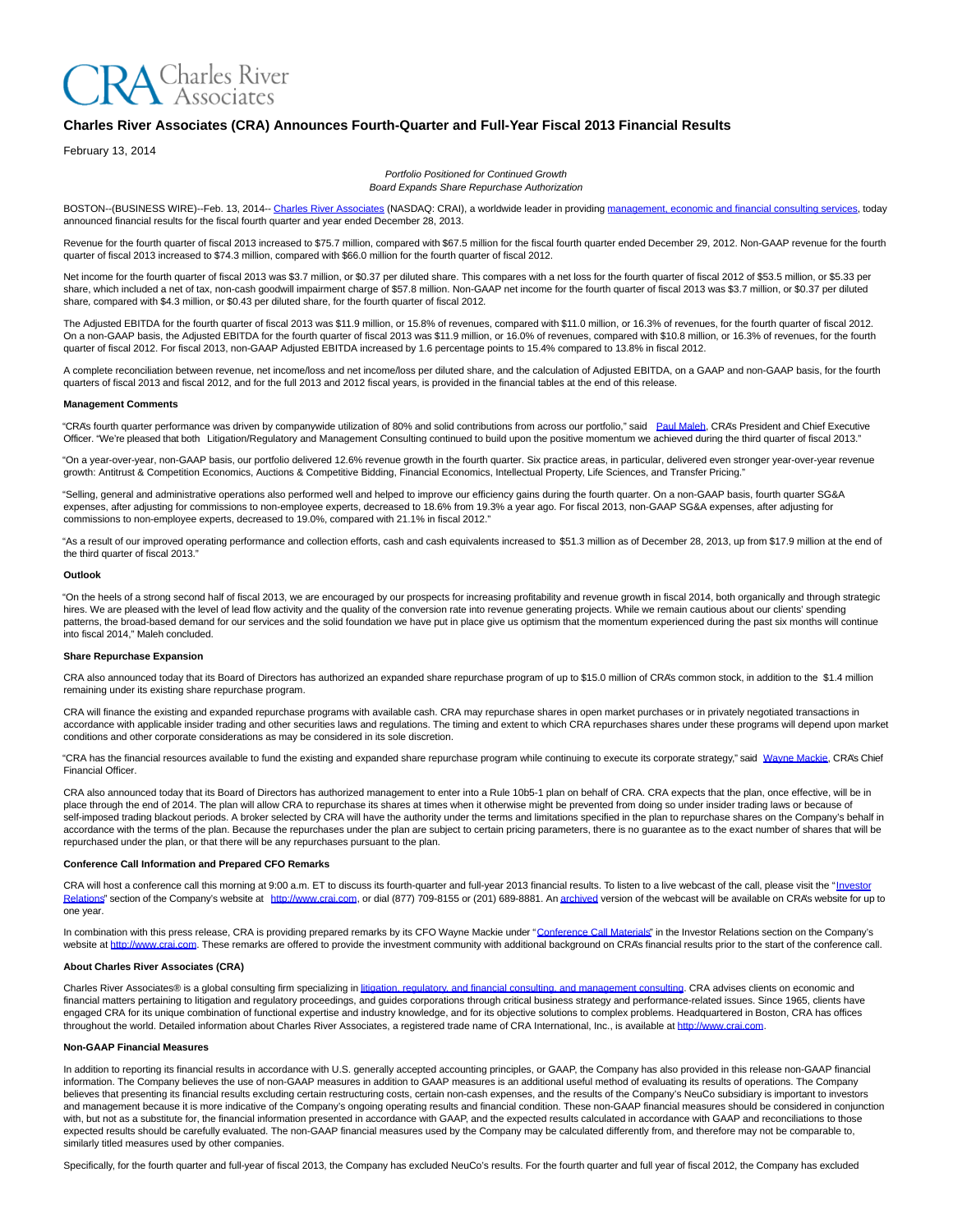certain restructuring costs, a non-cash goodwill impairment charge, and NeuCo's results. In calculating "Adjusted EBITDA" on a GAAP and non-GAAP basis, the Company has excluded the following non-cash expenses: depreciation and amortization, share-based compensation expenses, and amortization of forgivable loans. The calculation of Adjusted EBITDA on a non-GAAP basis for the periods presented includes all of the adjustments generally applicable to that period as described above in this paragraph.

Statements in this press release concerning the future business, operating results and financial condition of the Company, and statements using the terms "believes," "expects," "should," "prospects," "encouraged," "optimism," "opportunities," "momentum…will continue," "positioned for continued growth," or similar expressions are "forward-looking" statements as defined in the Private Securities Litigation Reform Act of 1995. These statements are based upon management's current expectations and are subject to a number of factors and uncertainties. Information contained in these forward-looking statements is inherently uncertain, and actual performance and results may differ materially due to many important factors. Such factors that could cause actual performance or results to differ materially from any forward-looking statements made by the Company include, among others, the Company's restructuring costs and attributable annual cost savings, changes in the Company's effective tax rate, share dilution from the Company's stock-based compensation, dependence on key personnel, attracting, recruiting and retaining qualified consultants, dependence on outside experts, utilization rates, completing acquisitions and factors related to its completed acquisitions, including integration of personnel, clients and offices, and unanticipated expenses and liabilities, the risk of impairment write downs to the Company's intangible assets, including goodwill, if the Company's enterprise value declines below certain levels, risks associated with acquisitions it may make in the future, risks inherent in international operations, the performance of NeuCo, changes in accounting standards, rules and regulations, changes in the law that affect the Company's practice areas, management of new offices, the potential loss of clients, the ability of customers to terminate the Company's engagements on short notice, dependence on the growth of the Company's management consulting practice, the unpredictable nature of litigation-related projects, the ability of the Company to integrate successfully new consultants into its practice, the Company's ability to collect on forgivable loans should any become due, general economic conditions, intense competition, risks inherent in litigation, and professional liability. Further information on these and other potential factors that could affect the Company's financial results is included in the Company's periodic filings with the Securities and Exchange Commission. The Company cannot guarantee any future results, levels of activity, performance or achievement. The Company undertakes no obligation to update any of its forward-looking statements after the date of this press release.

## **CRA INTERNATIONAL, INC.**

## **UNAUDITED CONDENSED CONSOLIDATED STATEMENTS OF OPERATIONS INCLUDING A RECONCILIATION TO NON-GAAP RESULTS FOR THE QUARTER ENDED DECEMBER 28, 2013 COMPARED TO THE QUARTER ENDED DECEMBER 29, 2012 (In thousands, except per share data)**

|                                                                                   |                               |                                   | Quarter Ended December 28, 2013              |                            |                              | Quarter Ended December 29, 2012 |                          |                                               |       |                                 |                                              |                            |                              |  |  |
|-----------------------------------------------------------------------------------|-------------------------------|-----------------------------------|----------------------------------------------|----------------------------|------------------------------|---------------------------------|--------------------------|-----------------------------------------------|-------|---------------------------------|----------------------------------------------|----------------------------|------------------------------|--|--|
|                                                                                   |                               |                                   |                                              |                            |                              |                                 |                          |                                               |       | <b>Adjustments</b>              |                                              |                            |                              |  |  |
|                                                                                   |                               |                                   | <b>Adjustments</b><br>to                     |                            |                              |                                 |                          | <b>Adjustments</b><br>to                      |       | to<br>GAAP<br><b>Results</b>    | <b>Adjustments</b><br>to                     |                            |                              |  |  |
|                                                                                   | <b>GAAP</b><br><b>Results</b> | <b>GAAP</b><br>$%$ of<br>Revenues | <b>GAAP</b><br><b>Results</b><br>(NeuCo) (1) | Non-GAAP<br><b>Results</b> | Non-GAAP<br>% of<br>Revenues | GAAP<br><b>Results</b>          | GAAP<br>% of<br>Revenues | <b>GAAP Results</b><br>(Restructuring)<br>(2) |       | (Goodwill<br>Impairment)<br>(3) | <b>GAAP</b><br><b>Results</b><br>(NeuCo) (1) | Non-GAAP<br><b>Results</b> | Non-GAAP<br>% of<br>Revenues |  |  |
| Revenues                                                                          | \$75,672                      | 100.0%                            | $\mathfrak s$<br>1,347                       | 74,325<br>\$               | 100.0%                       | \$67,533                        | 100.0%                   | \$                                            |       | \$                              | \$<br>1,546                                  | \$<br>65,987               | 100.0%                       |  |  |
| Costs of<br>services<br>Gross profit                                              | 51,628                        | 68.2%                             | 339                                          | 51,289                     | 69.0%                        | 44,271                          | 65.6%                    |                                               | 390   | $\overline{\phantom{a}}$        | 321                                          | 43,560                     | 66.0%                        |  |  |
| (loss)                                                                            | 24,044                        | 31.8%                             | 1,008                                        | 23,036                     | 31.0%                        | 23,262                          | 34.4%                    |                                               | (390) |                                 | 1,225                                        | 22,427                     | 34.0%                        |  |  |
| Selling,<br>general and<br>administrative<br>expenses                             | 16,966                        | 22.4%                             | 942                                          | 16,024                     | 21.6%                        | 15,217                          | 22.5%                    |                                               | (209) | 225                             | 775                                          | 14,426                     | 21.9%                        |  |  |
| Depreciation<br>and<br>amortization                                               | 1,619                         | 2.1%                              |                                              | 1,619                      | 2.2%                         | 1,610                           | 2.4%                     |                                               | 207   |                                 | $\mathbf{1}$                                 | 1,402                      | 2.1%                         |  |  |
| Goodwill<br>impairment                                                            |                               | 0.0%                              |                                              |                            | 0.0%                         | 71,394                          | 105.7%                   |                                               |       | 71,394                          |                                              |                            | 0.0%                         |  |  |
| Income (loss)<br>from<br>operations                                               | 5,459                         | 7.2%                              | 66                                           | 5,393                      | 7.3%                         | (64, 959)                       | $-96.2%$                 |                                               | (388) | (71, 619)                       | 449                                          | 6,599                      | 10.0%                        |  |  |
| Interest and<br>other income<br>(expense),<br>net                                 | (238)                         | $-0.3%$                           | (17)                                         | (221)                      | $-0.3%$                      | (28)                            | 0.0%                     |                                               |       |                                 | (28)                                         |                            | 0.0%                         |  |  |
| Income (loss)<br>before<br>(provision)<br>benefit for<br>income taxes<br>and      |                               |                                   |                                              |                            |                              |                                 |                          |                                               |       |                                 |                                              |                            |                              |  |  |
| noncontrolling<br>interest<br>(Provision)                                         | 5,221                         | 6.9%                              | 49                                           | 5,172                      | 7.0%                         | (64, 987)                       | $-96.2%$                 |                                               | (388) | (71, 619)                       | 421                                          | 6,599                      | 10.0%                        |  |  |
| benefit for<br>income taxes                                                       | (1,505)                       | $-2.0%$                           | (63)                                         | (1, 442)                   | $-1.9%$                      | 11,641                          | 17.2%                    |                                               | 99    | 13,852                          | (50)                                         | (2,260)                    | $-3.4%$                      |  |  |
| Net income<br>(loss)<br>Net (income)<br>loss<br>attributable to<br>noncontrolling | 3,716                         | 4.9%                              | (14)                                         | 3,730                      | 5.0%                         | (53, 346)                       | $-79.0%$                 |                                               | (289) | (57, 767)                       | 371                                          | 4,339                      | 6.6%                         |  |  |
| interest, net<br>of tax<br>Net income<br>(loss)<br>attributable to<br>CRA         | 6                             | 0.0%                              | 6                                            |                            | 0.0%                         | (138)                           | $-0.2%$                  |                                               |       |                                 | (138)                                        |                            | 0.0%                         |  |  |
| International,<br>Inc.                                                            | \$3,722                       | 4.9%                              | \$<br>(8)                                    | 3,730<br>\$                | 5.0%                         | \$(53, 484)                     | $-79.2%$                 | \$                                            | (289) | \$<br>(57, 767)                 | \$<br>233                                    | 4,339<br>\$                | 6.6%                         |  |  |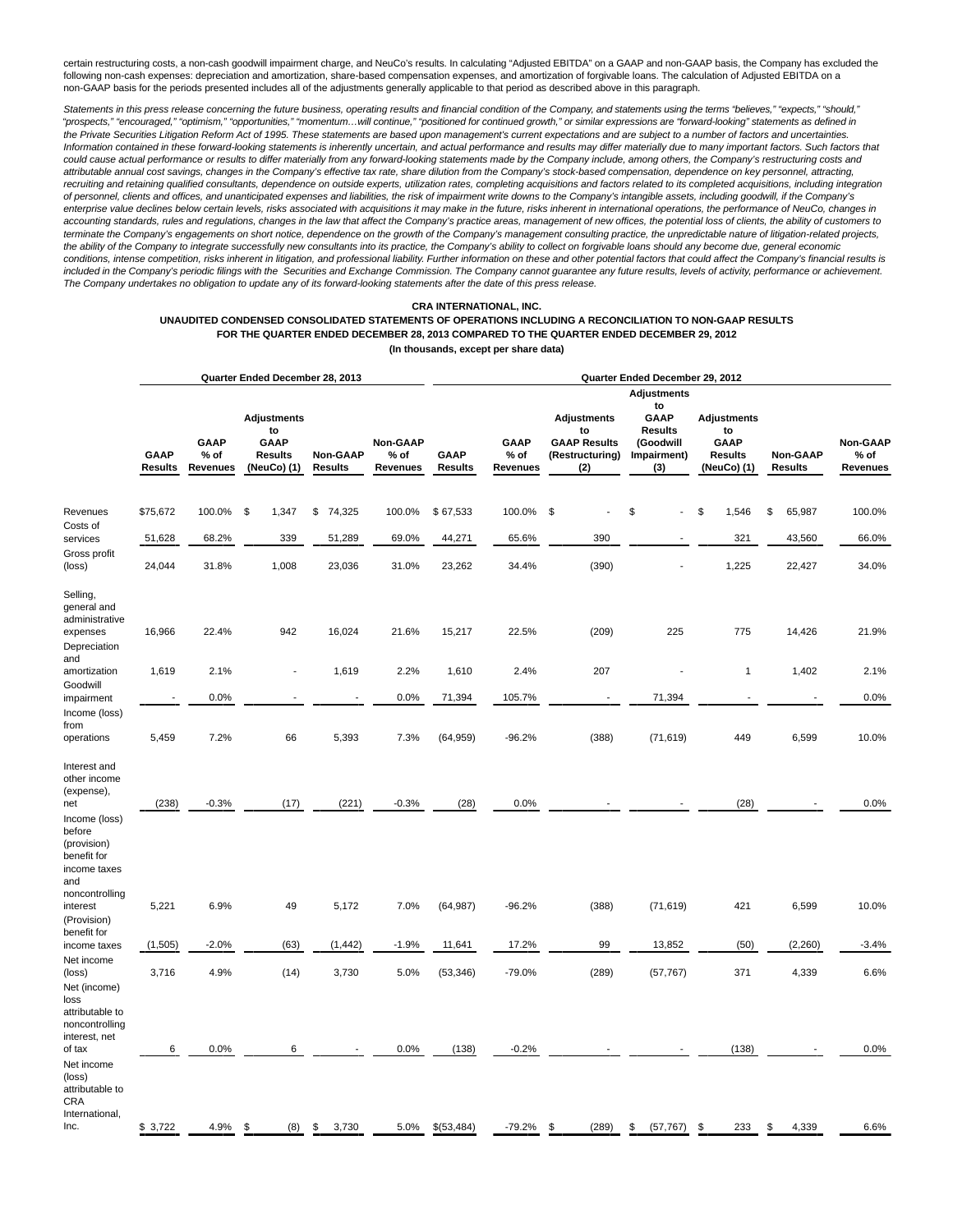| Net income<br>(loss) per<br>share<br>attributable to<br>CRA<br>International,<br>Inc. |            |    |        |              |  |    |           |
|---------------------------------------------------------------------------------------|------------|----|--------|--------------|--|----|-----------|
| Basic                                                                                 | \$<br>0.37 | \$ | 0.37   | \$<br>(5.33) |  | \$ | 0.43      |
| Diluted                                                                               | \$0.37     |    | 0.37   | (5.33)<br>\$ |  |    | 0.43      |
| Weighted<br>average<br>number of<br>shares<br>outstanding:                            |            |    |        |              |  |    |           |
| Basic                                                                                 | 10,071     |    | 10,071 | 10,027       |  |    | 10,027    |
| Diluted                                                                               | 10,148     |    | 10,148 | 10,027(4)    |  |    | 10,127(4) |

(1) These adjustments include activity related to NeuCo in the Company's GAAP results.

(2) During the fiscal quarter ended December 29, 2012, the Company incurred pre-tax expenses of \$1.0 million and related income tax benefit of \$0.3 million principally associated with restructuring actions announced in the third quarter of fiscal 2012, partially offset by \$0.6 million of pre-tax credits and related income tax provision of \$0.2 million principally associated with adjustments to its leased office space in Chicago, IL and Houston, TX.

(3) As part of its routine annual impairment test in fiscal 2012, the Company determined that it needed to write off a portion of its goodwill. The impairment charge in fiscal 2012 did not affect the Company's liquidity position, cash flow, bank line of credit, or the operations of the Company. Approximately \$0.2 million of fees were recorded for professional services rendered in connection with the goodwill impairment analysis.

(4) Approximately 100,000 common stock equivalents are excluded from the GAAP results because they are antidilutive in the fourth quarter of fiscal 2012 due to the net loss, but they are included in the non-GAAP results because they are dilutive based upon the net income.

## **CRA INTERNATIONAL, INC.**

**UNAUDITED CONDENSED CONSOLIDATED STATEMENTS OF OPERATIONS INCLUDING A RECONCILIATION TO NON-GAAP RESULTS FOR THE FISCAL YEAR ENDED DECEMBER 28, 2013 COMPARED TO THE FISCAL YEAR ENDED DECEMBER 29, 2012 (In thousands, except per share data)**

|                                                                                          |                               |                                   | Fiscal Year Ended December 28, 2013                               |                            |                                       | Fiscal Year Ended December 29, 2012 |                                   |                                                                        |                                                                        |                                                                          |                            |                                |  |  |
|------------------------------------------------------------------------------------------|-------------------------------|-----------------------------------|-------------------------------------------------------------------|----------------------------|---------------------------------------|-------------------------------------|-----------------------------------|------------------------------------------------------------------------|------------------------------------------------------------------------|--------------------------------------------------------------------------|----------------------------|--------------------------------|--|--|
|                                                                                          |                               |                                   |                                                                   |                            |                                       |                                     |                                   |                                                                        |                                                                        |                                                                          |                            |                                |  |  |
|                                                                                          | <b>GAAP</b><br><b>Results</b> | <b>GAAP</b><br>$%$ of<br>Revenues | <b>Adjustments</b><br>to<br>GAAP<br><b>Results</b><br>(NeuCo) (1) | Non-GAAP<br><b>Results</b> | <b>Non-GAAP</b><br>$%$ of<br>Revenues | <b>GAAP</b><br><b>Results</b>       | <b>GAAP</b><br>$%$ of<br>Revenues | <b>Adjustments to</b><br><b>GAAP Results</b><br>(Restructuring)<br>(2) | to<br><b>GAAP</b><br><b>Results</b><br>(Goodwill<br>Impairment)<br>(3) | <b>Adjustments</b><br>to<br><b>GAAP</b><br><b>Results</b><br>(NeuCo) (1) | <b>Non-GAAP</b><br>Results | Non-GAAP<br>$%$ of<br>Revenues |  |  |
|                                                                                          |                               |                                   |                                                                   |                            |                                       |                                     |                                   |                                                                        |                                                                        |                                                                          |                            |                                |  |  |
| Revenues                                                                                 | \$278,432                     | 100.0% \$                         | 5,050                                                             | \$<br>273,382              | 100.0%                                | \$270,390                           | 100.0% \$                         | $\blacksquare$                                                         | \$<br>$\blacksquare$                                                   | \$<br>5,460                                                              | \$<br>264,930              | 100.0%                         |  |  |
| Costs of services                                                                        | 189,262                       | 68.0%                             | 1,365                                                             | 187,897                    | 68.7%                                 | 182,381                             | 67.5%                             | 3,825                                                                  |                                                                        | 1,314                                                                    | 177,242                    | 66.9%                          |  |  |
| Gross profit (loss)                                                                      | 89,170                        | 32.0%                             | 3,685                                                             | 85,485                     | 31.3%                                 | 88,009                              | 32.5%                             | (3,825)                                                                | L.                                                                     | 4,146                                                                    | 87,688                     | 33.1%                          |  |  |
| Selling, general<br>and administrative<br>expenses                                       | 64,242                        | 23.1%                             | 3,608                                                             | 60,634                     | 22.2%                                 | 67,235                              | 24.9%                             | 1,522                                                                  | 225                                                                    | 3,287                                                                    | 62,201                     | 23.5%                          |  |  |
| Depreciation and<br>amortization                                                         | 6,411                         | 2.3%                              | 3                                                                 | 6,408                      | 2.3%                                  | 7,190                               | 2.7%                              | 1,381                                                                  |                                                                        | 4                                                                        | 5,805                      | 2.2%                           |  |  |
| Goodwill                                                                                 |                               |                                   |                                                                   |                            |                                       |                                     |                                   |                                                                        |                                                                        |                                                                          |                            |                                |  |  |
| impairment                                                                               |                               | 0.0%                              | $\overline{\phantom{a}}$                                          |                            | 0.0%                                  | 71,394                              | 26.4%                             |                                                                        | 71,394                                                                 |                                                                          |                            | 0.0%                           |  |  |
| Income (loss) from<br>operations                                                         | 18,517                        | 6.7%                              | 74                                                                | 18,443                     | 6.7%                                  | (57, 810)                           | $-21.4%$                          | (6, 728)                                                               | (71, 619)                                                              | 855                                                                      | 19,682                     | 7.4%                           |  |  |
| Interest and other<br>income (expense),<br>net                                           | (599)                         | $-0.2%$                           | (87)                                                              | (512)                      | $-0.2%$                               | (213)                               | $-0.1%$                           |                                                                        |                                                                        | (145)                                                                    | (68)                       | 0.0%                           |  |  |
| Income (loss)<br>before (provision)<br>benefit for income<br>taxes and<br>noncontrolling |                               |                                   |                                                                   |                            |                                       |                                     |                                   |                                                                        |                                                                        |                                                                          |                            |                                |  |  |
| interest<br>(Provision) benefit                                                          | 17,918                        | 6.4%                              | (13)                                                              | 17,931                     | 6.6%                                  | (58,023)                            | $-21.5%$                          | (6, 728)                                                               | (71, 619)                                                              | 710                                                                      | 19,614                     | 7.4%                           |  |  |
| for income taxes                                                                         | (6,683)                       | $-2.4%$                           | (244)                                                             | (6, 439)                   | $-2.4%$                               | 5,180                               | 1.9%                              | 968                                                                    | 13,852                                                                 | (148)                                                                    | (9, 492)                   | $-3.6%$                        |  |  |
| Net income (loss)<br>Net (income) loss<br>attributable to                                | 11,235                        | 4.0%                              | (257)                                                             | 11,492                     | 4.2%                                  | (52, 843)                           | $-19.5%$                          | (5,760)                                                                | (57, 767)                                                              | 562                                                                      | 10,122                     | 3.8%                           |  |  |
| noncontrolling<br>interest, net of tax                                                   | 135                           | 0.0%                              | 135                                                               |                            | 0.0%                                  | (147)                               | $-0.1%$                           |                                                                        |                                                                        | (147)                                                                    |                            | 0.0%                           |  |  |
| Net income (loss)<br>attributable to<br>CRA International,                               | $\mathbf{\hat{s}}$<br>11,370  | $4.1\%$ \$                        | (122)                                                             | - \$<br>11,492             |                                       | 4.2% \$ (52,990)                    | $-19.6\%$ \$                      | (5,760)                                                                | - \$<br>$(57, 767)$ \$                                                 | 415                                                                      | \$<br>10,122               | 3.8%                           |  |  |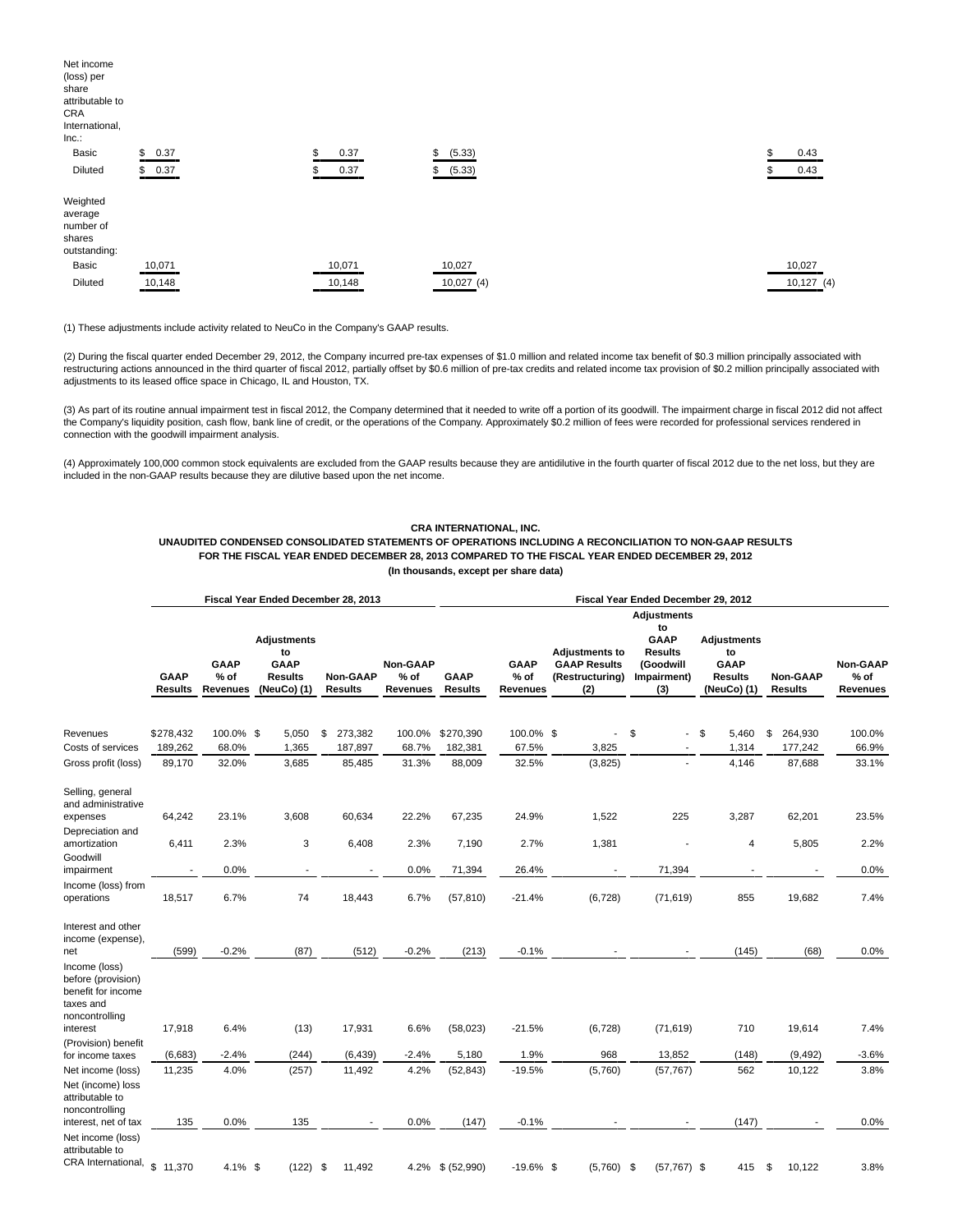| Net income (loss)<br>per share<br>attributable to<br>CRA International,<br>Inc.<br>Basic | 1.13<br>D. | 1.14   | \$<br>(5.21) | 1.00      |
|------------------------------------------------------------------------------------------|------------|--------|--------------|-----------|
|                                                                                          |            |        |              |           |
| Diluted                                                                                  | \$ 1.12    | 1.13   | (5.21)<br>\$ | 0.98      |
| Weighted average<br>number of shares<br>outstanding:                                     |            |        |              |           |
| Basic                                                                                    | 10,084     | 10,084 | 10,167       | 10,167    |
| Diluted                                                                                  | 10,173     | 10,173 | 10,167(4)    | 10,307(4) |

(1) These adjustments include activity related to NeuCo in the Company's GAAP results.

(2) During the fiscal year ended December 29, 2012, the Company incurred pre-tax expenses of \$6.7 million and related income tax benefit of \$1.0 million.

Of these amounts, \$5.4 million of pre-tax expenses and \$1.2 million of related income tax benefit were recorded in fiscal 2012 in connection with restructuring actions announced in the third quarter of fiscal 2012.

These actions included the elimination and restructuring of selected practice areas, and reducing selling, general, and administrative costs. In connection with the restructuring plan, the Company eliminated its Chemicals practice and closed its Middle East operations.

The Company also incurred pre-tax expenses of \$1.3 million and related income tax provision of \$0.2 million in connection with the surrender of a portion of the Company's leased office space in London, England and adjustments related to its leased office space in Chicago, IL and Houston, TX.

(3) As part of its routine annual impairment test in fiscal 2012, the Company determined that it needed to write off a portion of its goodwill. The impairment charge in fiscal 2012 did not affect the Company's liquidity position, cash flow, bank line of credit, or the operations of the Company. Approximately \$0.2 million of fees were recorded for professional services rendered in connection with the goodwill impairment analysis.

(4) Approximately 140,000 common stock equivalents are excluded from the GAAP results because they are antidilutive in the fourth quarter of fiscal 2012 due to the net loss, but they are included in the non-GAAP results because they are dilutive based upon the net income.

## **CRA INTERNATIONAL, INC. UNAUDITED CONDENSED CONSOLIDATED BALANCE SHEETS (In thousands)**

|                                            | December 28,<br>2013 | December 29,<br>2012 |
|--------------------------------------------|----------------------|----------------------|
| Assets                                     |                      |                      |
| Cash and cash equivalents                  | \$<br>51,251         | \$<br>55,451         |
| Accounts receivable and unbilled, net      | 82,131               | 77,270               |
| Other current assets                       | 29,906               | 38,956               |
| Total current assets                       | 163,288              | 171,677              |
| Property and equipment, net                | 15,655               | 17,980               |
| Goodwill and intangible assets, net        | 86,110               | 72,599               |
| Other assets                               | 54,839               | 29,754               |
| <b>Total assets</b>                        | \$<br>319,892        | \$<br>292,010        |
| Liabilities and shareholders' equity       |                      |                      |
| <b>Current liabilities</b>                 | \$<br>87,873         | \$<br>69,210         |
| Long-term liabilities                      | 7,382                | 10,566               |
| <b>Total liabilities</b>                   | 95,255               | 79,776               |
| Total shareholders' equity                 | 224,637              | 212,234              |
| Total liabilities and shareholders' equity | \$<br>319,892        | \$<br>292,010        |

## **CRA INTERNATIONAL, INC.**

**UNAUDITED ADJUSTED EBITDA INCLUDING A RECONCILIATION TO NON-GAAP ADJUSTED EBITDA**

**FOR THE FISCAL QUARTER AND YEAR ENDED DECEMBER 28, 2013 COMPARED TO THE FISCAL QUARTER AND YEAR ENDED DECEMBER 29, 2012**

**(In thousands)**

|             |             | Quarter Ended December 28, 2013 |                 |                 | Quarter Ended December 29, 2012 |             |                       |                     |                    |                 |                 |  |  |
|-------------|-------------|---------------------------------|-----------------|-----------------|---------------------------------|-------------|-----------------------|---------------------|--------------------|-----------------|-----------------|--|--|
| <b>GAAP</b> | <b>GAAP</b> | <b>Adiustments</b>              | <b>Non-GAAP</b> | <b>Non-GAAP</b> | <b>GAAP</b>                     | <b>GAAP</b> | <b>Adiustments to</b> | <b>Adiustments</b>  | <b>Adiustments</b> | <b>Non-GAAP</b> | <b>Non-GAAP</b> |  |  |
| Quarter     | % of        | to                              | Quarter         | % of            | Quarter                         | % of        | <b>GAAP Results</b>   | to                  | to                 | Quarter         | % of            |  |  |
| Ended       | Revenues    | <b>GAAP</b>                     | Ended           | Revenues        | Ended                           | Revenues    | Restructuring         | <b>GAAP Results</b> | <b>GAAP</b>        | Ended           | Revenues        |  |  |

Inc.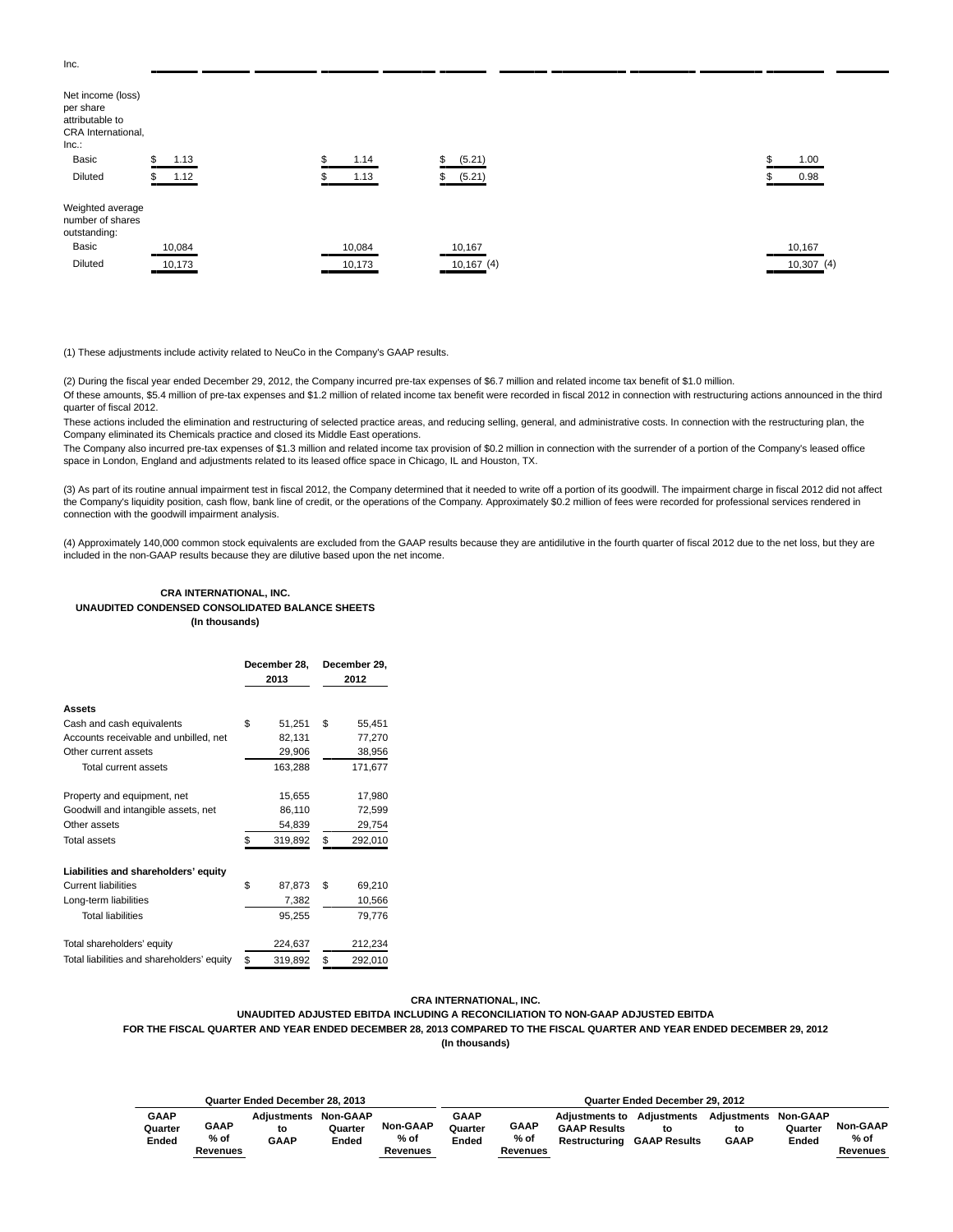|                                              |                             |       | <b>Results</b> |                          |                             |       |                      |              |                          |                            |           |                             |                      |       |
|----------------------------------------------|-----------------------------|-------|----------------|--------------------------|-----------------------------|-------|----------------------|--------------|--------------------------|----------------------------|-----------|-----------------------------|----------------------|-------|
|                                              | <b>December</b><br>28, 2013 |       | NeuCo (1)      |                          | <b>December</b><br>28, 2013 |       | December<br>29, 2012 |              | (2)                      | Goodwill<br>Impairment (3) |           | <b>Results</b><br>NeuCo (1) | December<br>29, 2012 |       |
| Income (loss)                                |                             |       |                |                          |                             |       |                      |              |                          |                            |           |                             |                      |       |
| from operations \$<br>Depreciation<br>and    | 5,459                       | 7.2%  | \$             | 66 \$                    | 5,393                       | 7.3%  | \$<br>(64, 959)      | $-96.2\%$ \$ | $(388)$ \$               |                            | (71, 619) | \$<br>449 \$                | 6,599                | 10.0% |
| amortization<br>Goodwill                     | 1,619                       | 2.1%  |                | $\overline{\phantom{a}}$ | 1,619                       | 2.2%  | 1,610                | 2.4%         | 207                      |                            |           |                             | 1,402                | 2.1%  |
| impairment                                   |                             | 0.0%  |                |                          | $\overline{\phantom{a}}$    | 0.0%  | 71,394               | 105.7%       | $\overline{\phantom{a}}$ |                            | 71,394    |                             |                      | 0.0%  |
| <b>EBITDA</b><br>Share-based<br>compensation | 7,078                       | 9.4%  |                | 66                       | 7,012                       | 9.4%  | 8,045                | 11.9%        | (181)                    |                            | (225)     | 450                         | 8,001                | 12.1% |
| expenses<br>Amortization of                  | 882                         | 1.2%  |                | $\overline{\phantom{a}}$ | 882                         | 1.2%  | 1,157                | 1.7%         |                          |                            |           | $\overline{\phantom{a}}$    | 1,157                | 1.8%  |
| forgivable loans<br>Adjusted                 | 3,970                       | 5.2%  |                |                          | 3,970                       | 5.3%  | 1,825                | 2.7%         | 226                      |                            |           |                             | 1,599                | 2.4%  |
| <b>EBITDA</b>                                | 11,930<br>\$                | 15.8% | \$             | 66 \$                    | 11,864                      | 16.0% | \$<br>11,027         | 16.3% \$     | 45                       | \$.                        | (225)     | \$<br>450 \$                | 10,757               | 16.3% |

|                             |                                                                                  |                                          |                                                                        |                | Year to Date Period Ended December 28, 2013                                          |                                              | Year to Date Period Ended December 29, 2012                               |             |                                          |                                                                         |               |                                                                                     |                |                                                                 |        |                                                                               |        |                                              |  |
|-----------------------------|----------------------------------------------------------------------------------|------------------------------------------|------------------------------------------------------------------------|----------------|--------------------------------------------------------------------------------------|----------------------------------------------|---------------------------------------------------------------------------|-------------|------------------------------------------|-------------------------------------------------------------------------|---------------|-------------------------------------------------------------------------------------|----------------|-----------------------------------------------------------------|--------|-------------------------------------------------------------------------------|--------|----------------------------------------------|--|
|                             | <b>GAAP</b><br>Year to<br>Date<br>Period<br>Ended<br><b>December</b><br>28, 2013 | <b>GAAP</b><br>$%$ of<br><b>Revenues</b> | <b>Adjustments</b><br>to<br><b>GAAP</b><br><b>Results</b><br>NeuCo (1) |                | <b>Non-GAAP</b><br>Year to<br>Date<br>Period<br>Ended<br><b>December</b><br>28, 2013 | <b>Non-GAAP</b><br>$%$ of<br><b>Revenues</b> | <b>GAAP</b><br>Year to<br>Date<br>Period<br>Ended<br>December<br>29, 2012 |             | <b>GAAP</b><br>$%$ of<br><b>Revenues</b> | <b>Adjustments</b><br>to<br><b>GAAP Results</b><br>Restructuring<br>(2) |               | Adjustments<br>to<br><b>GAAP</b><br><b>Results</b><br>Goodwill<br>Impairment<br>(3) |                | <b>Adjustments</b><br>to<br><b>GAAP</b><br>Results<br>NeuCo (1) |        | <b>Non-GAAP</b><br>Year to<br>Date<br>Period<br>Ended<br>December<br>29, 2012 |        | <b>Non-GAAP</b><br>$%$ of<br><b>Revenues</b> |  |
| Income (loss)               |                                                                                  |                                          |                                                                        |                |                                                                                      |                                              |                                                                           |             |                                          |                                                                         |               |                                                                                     |                |                                                                 |        |                                                                               |        |                                              |  |
| from operations \$          | 18,517                                                                           | 6.7%                                     | \$                                                                     | 74 \$          | 18,443                                                                               | 6.7%                                         |                                                                           | \$ (57,810) | $-21.4\%$ \$                             |                                                                         | $(6,728)$ \$  |                                                                                     | $(71, 619)$ \$ |                                                                 | 855\$  |                                                                               | 19,682 | 7.4%                                         |  |
| Depreciation<br>and         |                                                                                  |                                          |                                                                        |                |                                                                                      |                                              |                                                                           |             |                                          |                                                                         |               |                                                                                     |                |                                                                 |        |                                                                               |        |                                              |  |
| amortization                | 6,411                                                                            | 2.3%                                     |                                                                        | 3              | 6,408                                                                                | 2.3%                                         |                                                                           | 7,190       | 2.7%                                     |                                                                         | 1,381         |                                                                                     |                |                                                                 | 4      |                                                                               | 5,805  | 2.2%                                         |  |
| Goodwill                    |                                                                                  |                                          |                                                                        |                |                                                                                      |                                              |                                                                           |             |                                          |                                                                         |               |                                                                                     |                |                                                                 |        |                                                                               |        |                                              |  |
| impairment                  |                                                                                  | 0.0%                                     |                                                                        |                |                                                                                      | 0.0%                                         |                                                                           | 71,394      | 26.4%                                    |                                                                         |               |                                                                                     | 71,394         |                                                                 |        |                                                                               |        | 0.0%                                         |  |
| <b>EBITDA</b>               | 24,928                                                                           | 9.0%                                     |                                                                        | 77             | 24,851                                                                               | 9.1%                                         |                                                                           | 20,774      | 7.7%                                     |                                                                         | (5, 347)      |                                                                                     | (225)          |                                                                 | 859    |                                                                               | 25,487 | 9.6%                                         |  |
| Share-based<br>compensation |                                                                                  |                                          |                                                                        |                |                                                                                      |                                              |                                                                           |             |                                          |                                                                         |               |                                                                                     |                |                                                                 |        |                                                                               |        |                                              |  |
| expenses                    | 3,035                                                                            | 1.1%                                     |                                                                        | ٠              | 3,035                                                                                | 1.1%                                         |                                                                           | 4,947       | 1.8%                                     |                                                                         |               |                                                                                     |                |                                                                 |        |                                                                               | 4,947  | 1.9%                                         |  |
| Amortization of             |                                                                                  |                                          |                                                                        |                |                                                                                      |                                              |                                                                           |             |                                          |                                                                         |               |                                                                                     |                |                                                                 |        |                                                                               |        |                                              |  |
| forgivable loans            | 14,194                                                                           | 5.1%                                     |                                                                        | $\blacksquare$ | 14,194                                                                               | 5.2%                                         |                                                                           | 6,317       | 2.3%                                     |                                                                         | 226           |                                                                                     |                |                                                                 |        |                                                                               | 6,091  | 2.3%                                         |  |
| Adjusted<br>EBITDA          | 42,157<br>\$                                                                     | 15.1%                                    | \$                                                                     | 77\$           | 42,080                                                                               | 15.4%                                        | \$                                                                        | 32,038      | 11.8% \$                                 |                                                                         | $(5, 121)$ \$ |                                                                                     | $(225)$ \$     |                                                                 | 859 \$ |                                                                               | 36,525 | 13.8%                                        |  |

(1) These adjustments include activity related to NeuCo in the Company's GAAP results.

(2) During the fiscal quarter ended December 29, 2012, the Company incurred pre-tax expenses of \$1.0 million and related income tax benefit of \$0.3 million principally associated with restructuring actions announced in the third quarter of fiscal 2012, partially offset by \$0.6 million of pre-tax credits and related income tax provision of \$0.2 million principally associated with adjustments to its leased office space in Chicago, IL and Houston, TX.

During the fiscal year ended December 29, 2012, the Company incurred pre-tax expenses of \$6.7 million and related income tax benefit of \$1.0 million.

Of these amounts, \$5.4 million of pre-tax expenses and \$1.2 million of related income tax benefit were recorded in fiscal 2012 in connection with restructuring actions announced in the third quarter of fiscal 2012.

These actions included the elimination and restructuring of selected practice areas, and reducing selling, general, and administrative costs. In connection with the restructuring plan, the Company eliminated its Chemicals practice and closed its Middle East operations.

The Company also incurred pre-tax expenses of \$1.3 million and related income tax provision of \$0.2 million in connection with the surrender of a portion of the Company's leased office space in London, England and adjustments related to its leased office space in Chicago, IL and Houston, TX.

(3) As part of its routine annual impairment test in fiscal 2012, the Company determined that it needed to write off a portion of its goodwill. The impairment charge in fiscal 2012 did not affect the Company's liquidity position, cash flow, bank line of credit, or the operations of the Company. Approximately \$0.2 million of fees were recorded for professional services rendered in connection with the goodwill impairment analysis.

## **CRA INTERNATIONAL, INC.**

**UNAUDITED CONDENSED CONSOLIDATED STATEMENTS OF CASH FLOWS**

(In thousands)

|                                                                                         |   | <b>Fiscal Year Ended</b> |    | <b>Fiscal Year Ended</b> |
|-----------------------------------------------------------------------------------------|---|--------------------------|----|--------------------------|
|                                                                                         |   | December 28.<br>2013     |    | December 29.<br>2012     |
| <b>Operating activities:</b><br>Net income (loss)                                       | S | 11.235                   | \$ | (52, 843)                |
| Adjustments to reconcile net income (loss)<br>to net cash used in operating activities. |   |                          |    |                          |